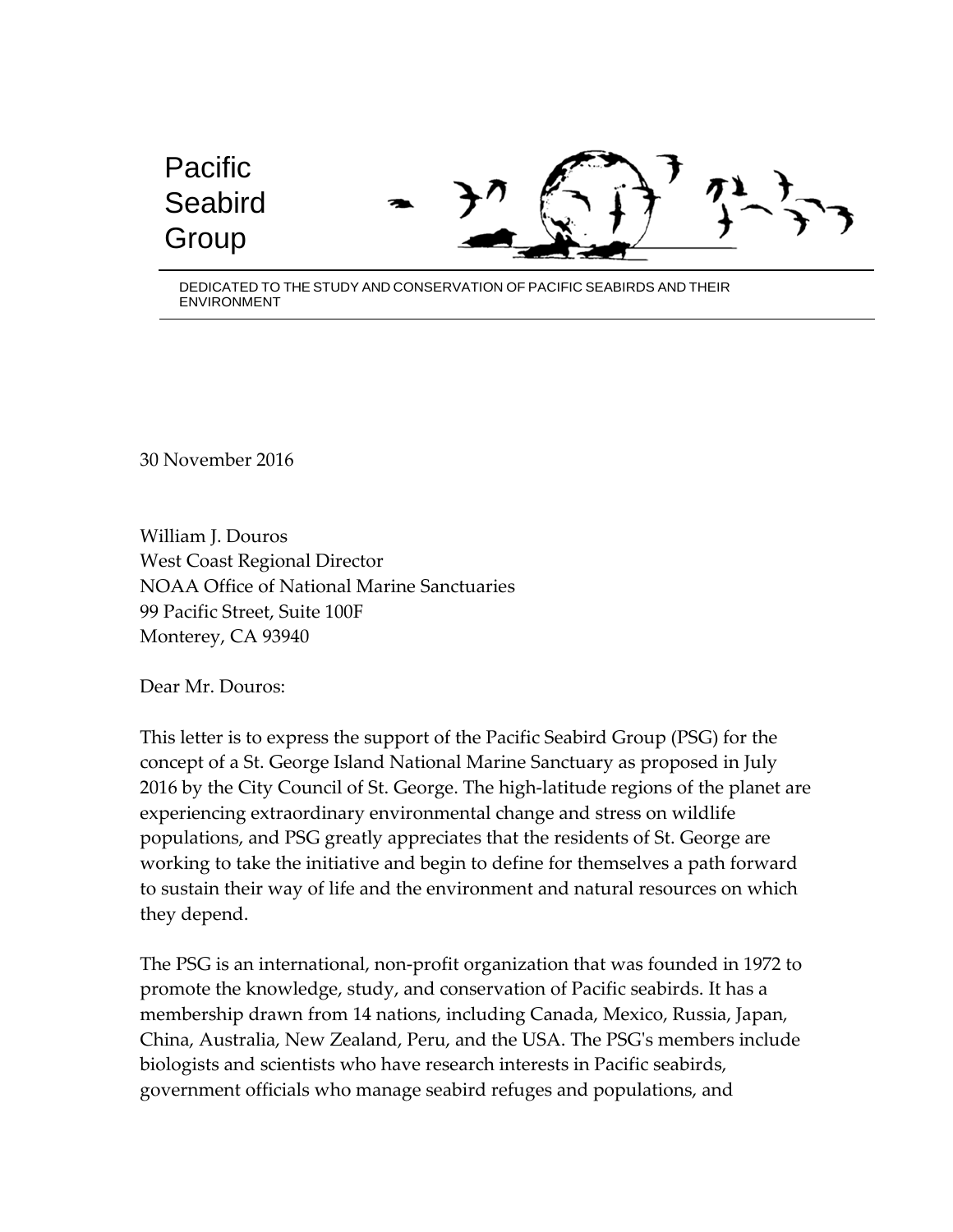representatives of nongovernmental organizations and individuals who are interested in marine conservation. Among PSG's members are many who have studied seabirds in the Pribilof Islands, including on or near St. George Island, for nearly a half century (Hunt *et al.* 1981; Roby & Ricklefs 1986; Lance & Roby 1998; Kildaw 1999; Kitaysky *et al.* 2000).

The national and international importance of St. George Island and the surrounding Bering Sea to seabirds cannot be overstated. During the summer months, St. George Island is home to globally significant populations of breeding seabirds. These include the largest Thick-billed Murre colony in the North Pacific, estimated at roughly 1.5 million birds (Byrd *et al.* 2009), and the world's largest colony of Red-legged Kittiwake (~70-80% of the global population), which is listed as "Vulnerable" by the IUCN (BirdLife International 2015). The unique combination of diversity of seabird species and the sheer numbers of birds that nest at St. George Island is unrivaled in the Bering Sea. The diversity and abundance of seabirds nesting at St. George Island are due to the proximity of multiple, highly productive marine habitats, including near-shore, shelf, slope, and deep-water basin habitats of the deep-water Bering Sea. The area encompassed by the proposed sanctuary includes all of these habitats, except the Bering Sea basin, and thus stands to protect key foraging areas for all of these breeding seabird species.

The majority of the seabird species breeding at St. George--including Tufted Puffin, Horned Puffin, Least Auklet, Crested Auklet, Parakeet Auklet, Common Murre, and Thick-billed Murre--rely on carrying unmodified food back to their chicks. Successfully raising chicks with this provisioning style necessitates high availability of food in close proximity to the breeding colony. For example, in the case of the Thick-billed Murre, adults carry only one food item at a time to their young, and often individual birds will make multiple short foraging trips during the day with fish and squid caught close to the colony (Harding *et al.* 2013; Paredes *et al.* 2015). This commonality in provisioning style and reliance on the proximity of prey to the breeding colony by the diverse group of seabird species nesting on St. George Island further emphasizes the value of and need for protecting the marine resources near the island of St. George and within the proposed sanctuary.

Not all seabird species that nest on St. George Island are large enough to carry bio-logging devices, but several species have been tracked during their foraging trips from St. George Island in recent years, offering a spatially explicit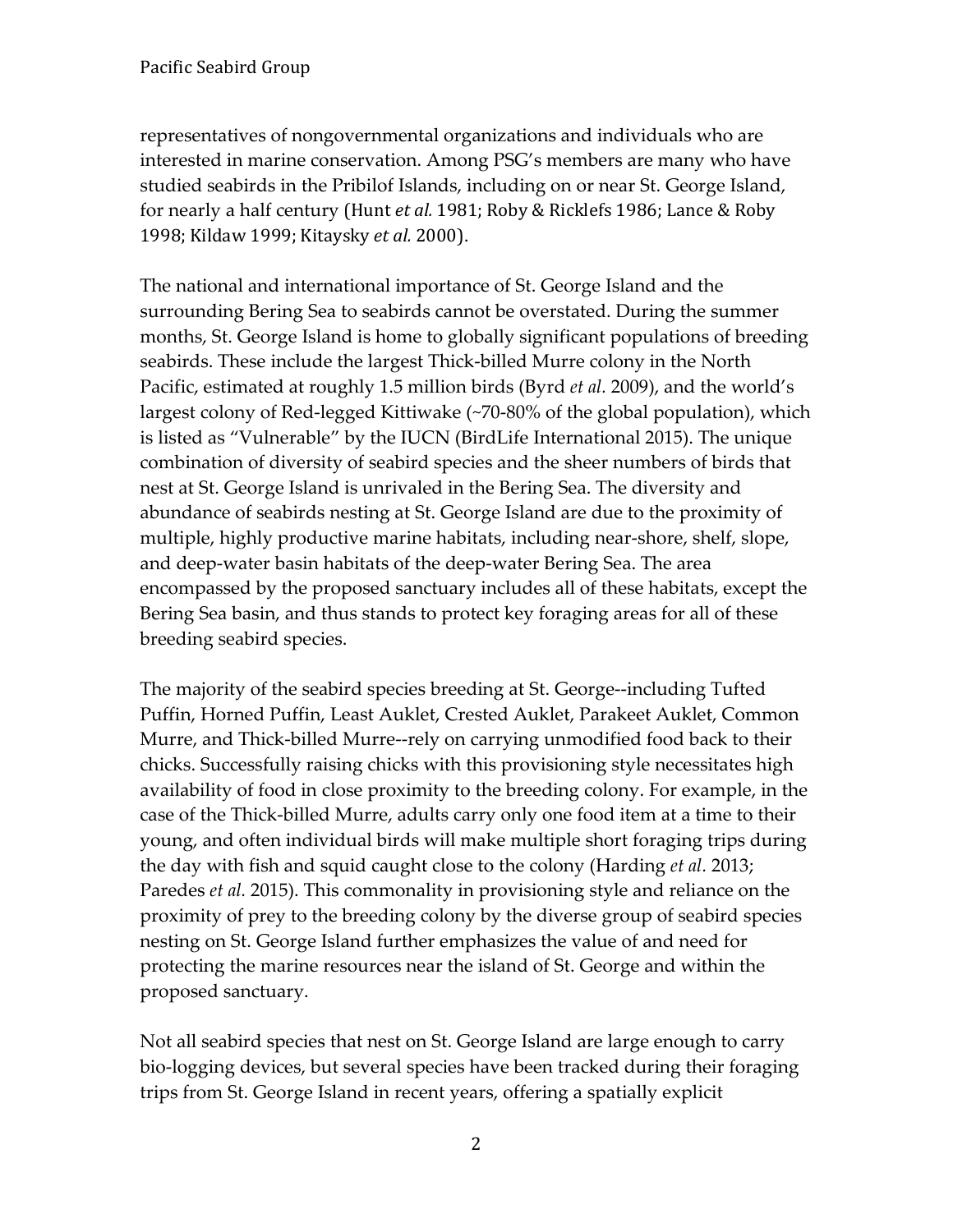assessment of the use of the area by breeding birds originating at the colony. The species for which tracking data are available are the Thick-billed Murre, Common Murre, Black-legged Kittiwake, and Red-legged Kittiwake (Takahashi *et al.* 2008; Paredes *et al.* 2012; Harding *et al.* 2013; Paredes *et al.* 2014; Kokubun *et al.* 2015; Paredes *et al.* 2015; Kokubun *et al.* 2016). Although the data obtained from these species present an incomplete picture relative to the diversity of species that inhabit St. George Island, the tracking data have shown a dependence on multiple marine habitats, including the shelf and areas of the Pribilof Canyon (Paredes *et al.* 2014; Kokubun *et al.* 2015; Paredes *et al.* 2015), that are within the proposed sanctuary. Additionally, recent tracking of Red-legged Kittiwakes during the pre-lay and incubation periods has revealed that birds are making occasional short trips to the Pribilof Canyon region in addition to longer trips out over the Bering Sea basin (Orben *et al.* 2016).

Additionally, at-sea observations have highlighted the use of the northern edge of the Pribilof Canyon (within the proposed sanctuary) by foraging murres (Kokubun *et al.* 2008) and hot-spots of seabirds in the vicinity of St. George Island in the summer and fall (Kinder *et al.* 1983; Benoit-Bird *et al.* 2013; Jones *et al.* 2014; Suryan *et al.* 2016). Though many seabird species leave for the winter months, the waters of the proposed sanctuary are still likely to be important for birds outside the breeding season. This is exemplified by murres that remain in the Bering Sea over-winter (Orben *et al.* 2015c) or migrate into the area (Hatch *et al.* 2000), kittiwakes that return to the Pribilof Islands in mid-to-late March ( Orben *et al.* 2015a; Orben *et al.* 2015b;), and cormorants and Crested Auklets that are known through local knowledge and historical accounts (Young *et al.* 2014) to remain in the vicinity of the island. Finally, recent die-offs of Tufted Puffins in the fall of 2016 underscore the uncertainties associated with environmental change and highlight that wintering ranges are shifting and birds may remain in the vicinity of St. George Island longer than in previous years

[\(http://e360.yale.edu/digest/tufted\\_puffins\\_dying\\_bering\\_sea\\_ocean\\_temperatur](http://e360.yale.edu/digest/tufted_puffins_dying_bering_sea_ocean_temperatures/4839/) [es/4839/\)](http://e360.yale.edu/digest/tufted_puffins_dying_bering_sea_ocean_temperatures/4839/) and [\(http://www.nationalgeographic.com.au/animals/huge-puffin-die](http://www.nationalgeographic.com.au/animals/huge-puffin-die-off-may-be-linked-to-hotter-seas.aspx)[off-may-be-linked-to-hotter-seas.aspx\)](http://www.nationalgeographic.com.au/animals/huge-puffin-die-off-may-be-linked-to-hotter-seas.aspx).

Some of the challenges—like climate change—confronting St. George Island and its people and seabirds are much larger than the waters around the island and indeed are much larger than the Bering Sea. Nonetheless, if this initiative to establish a marine sanctuary around St. George Island is successful, it will give St. George residents a direct role in the cooperative management and conservation of natural resources and the marine environment around St. George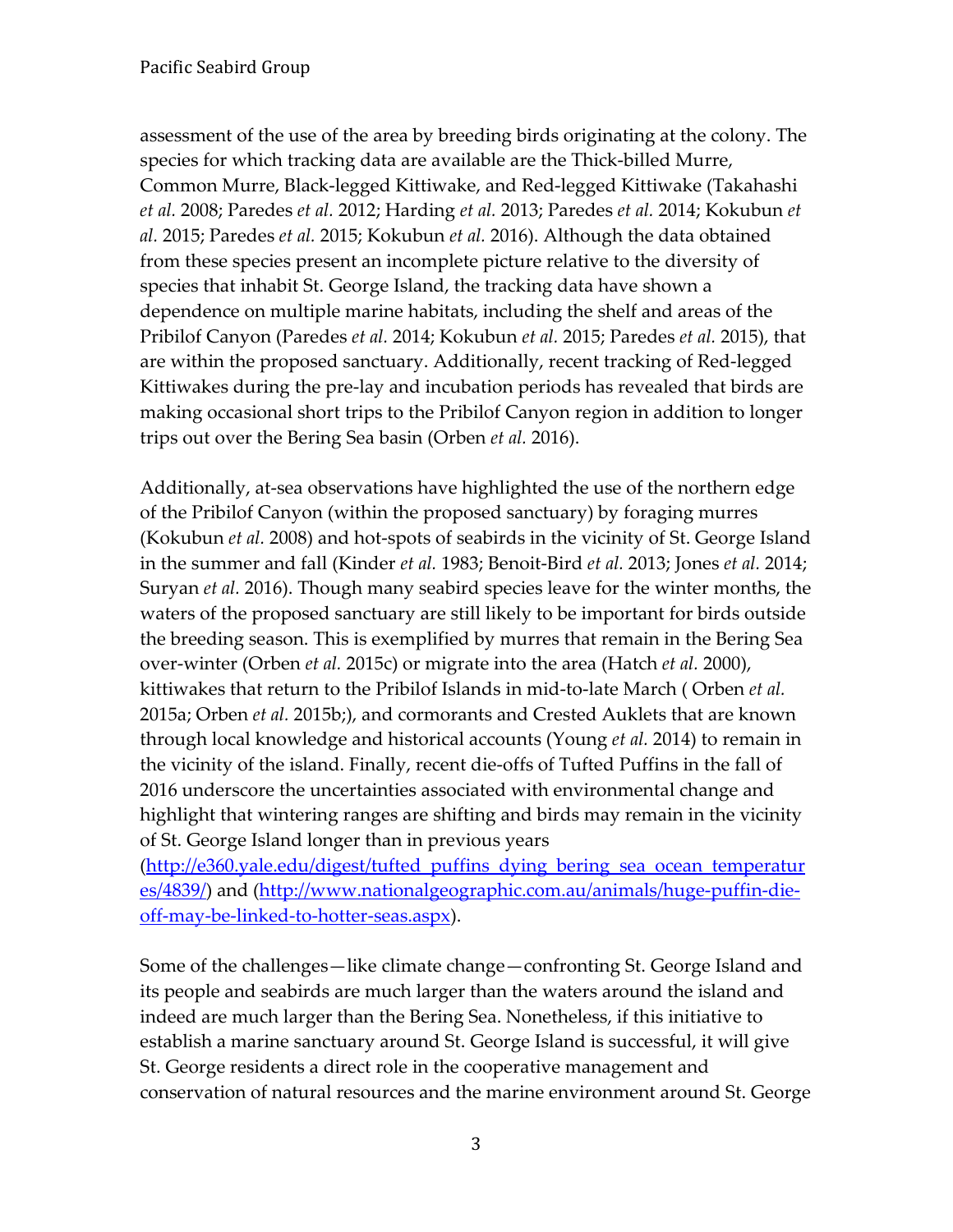Pacific Seabird Group

Island. That would be a strong, positive step forward, and PSG is pleased to support it.

Sincerely,

Ama J. Farnorshy

Nina Karnovsky, PhD Chair [chair@pacificseabirdgroup.org](mailto:chair@pacificseabirdgroup.org)

References Cited

- BirdLife International. 2015. *Rissa brevirostris*. The IUCN Red List of Threatened Species 2015: e.T22694502A84733728. [http://dx.doi.org/10.2305/IUCN.UK.2015.RLTS.T22694502A84733728.en.](http://dx.doi.org/10.2305/IUCN.UK.2015.RLTS.T22694502A84733728.en) Downloaded on **27 November 2016**.
- Benoit-Bird, K.J., Battaile, B.C., Heppell, S.A., Hoover, B., Irons, D.B., Jones, N., Kuletz, K.J., Nordstrom, C.A., Paredes, R., Suryan, R.M., Waluk, C.M. & Trites, A.W. (2013) Prey Patch Patterns Predict Habitat Use by Top Marine Predators with Diverse Foraging Strategies (ed SJ Bograd). *PLoS ONE*, **8**, e53348.
- Byrd, G.V., Schmutz, J.A. & Renner, H.M. (2008) Contrasting population trends of piscivorous seabirds in the Pribilof Islands: A 30-year perspective. *Deep Sea Research Part II: Topical Studies in Oceanography*, **55**, 1846–1855.
- Harding, A.M.A., Paredes, R., Suryan, R.M., Roby, D.D., Irons, D.B., Orben, R., Renner, H., Young, R., Barger, C.P. & Dorresteijn, I. (2013) Does location really matter? An inter-colony comparison of seabirds breeding at varying distances from productive oceanographic features in the Bering Sea. *Deep-Sea Research Part II*, **94**, 178–191.
- Hatch, S.A., Meyers, P.M., Mulcahy, D.M. & Douglas, D.C. (2000) Seasonal movements and pelagic habitat use of murres and puffins determined by satellite telemetry. *The Condor*, **102**, 145–154.
- Hunt, G.L., Jr., Eppley, Z.A., Burgeson, B. & Squibb, R.C. (1981) Reproductive Ecology, Foods and Foraging Areas of Seabirds Nesting on The Pribilof Islands, 1975-1979. *Environmental Assessment of the Alaskan Continental Shelf: Final Reports of Principal Investigators Volume 12 Biological Studies*, 1–718.
- Jones, N.M., Hoover, B.A., Heppell, S.A. & Kuletz, K.J. (2014) A cross-shelf gradient in δ 15 N stable isotope values of krill and pollock indicates seabird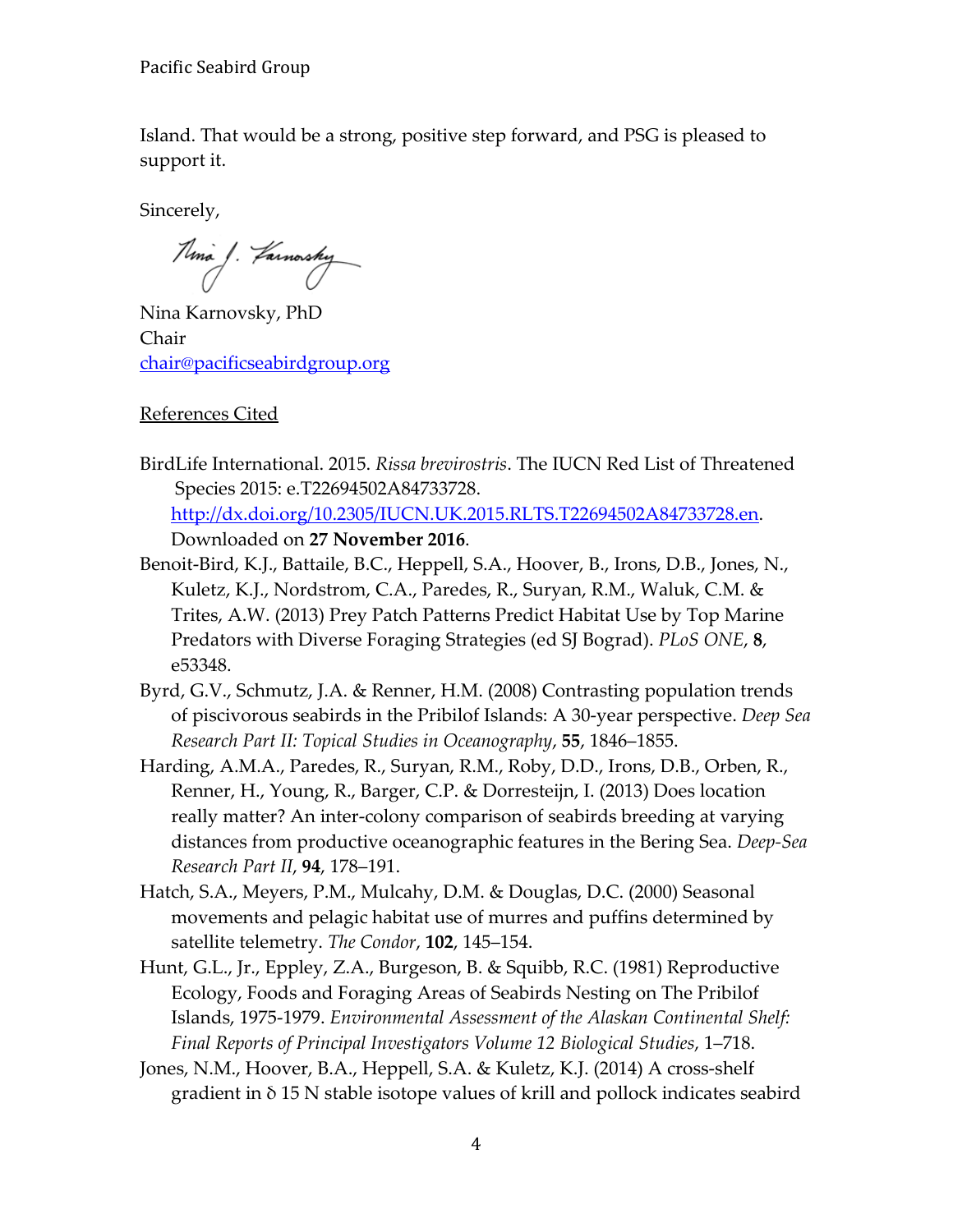foraging patterns in the Bering Sea. *Deep-Sea Research Part II*, **109**, 241–250.

- Kildaw, S.D. (1999) Competitive displacement? An experimental assessment of nest site preferences of cliff-nesting gulls. *Ecology*, **80**, 576–586.
- Kinder, T.H., Hunt, G.L., Jr., Schneider, D. & Schumacher, J.D. (1983) Correlations between seabirds and ocenic fronts around the Pribilof Islands, Alaska. *Estuarine, Coastal and Shelf Science*, **16**, 309–319.
- Kitaysky, A.S., Hunt, G.L., Jr., Flint, E.N., Rubega, M.A. & Decker, M.B. (2000) Resource allocation in breeding seabirds: responses to fluctuations in their food supply. *Marine Ecology Progress Series*, **206**, 283–296.
- Kokubun, N., Iida, K. & Mukai, T. (2008) Distribution of murres (Uria spp.) and their prey south of St. George Island in the southeastern Bering Sea during the summers of 2003–2005. *Deep Sea Research Part II: Topical Studies in Oceanography*, **55**, 1827–1836.
- Kokubun, N., Yamamoto, T., Kikuchi, D.M. & Kitaysky, A.S. (2015) Nocturnal foraging by red-legged kittiwakes, a surface feeding seabird that relies on deep water prey during reproduction. *PLoS ONE*, 1–15.
- Kokubun, N., Yamamoto, T., Sato, N., Watanuki, Y., Will, A.P., Kitaysky, A.S. & Takahashi, A. (2016) Foraging segregation of two congeneric diving seabird species breeding on St. George Island, Bering Sea. *Biogeosciences*, **13**, 2579– 2591.
- Lance, B.K. & Roby, D.D. (1998) Diet and postnatal growth in Red-legged and Black-legged Kittiwakes: An interspecies comparison. *Colonial Waterbirds*, **21**, 375–387.
- Orben, R.A., Irons, D.B., Paredes, R., Roby, D.D., Phillips, R.A. & Scott A Shaffer. (2015a) North or south? Niche separation of endemic red-legged kittiwakes and sympatric black-legged kittiwakes during their non-breeding migrations. *Journal of Biogeography*, **42**, 401–412.
- Orben, R., Paredes, R. & Roby, D.D. (2015b) Wintering North Pacific black-legged kittiwakes balance spatial flexibility and consistency. *Movement Ecology* **3**, 1- 14.
- Orben, R., Paredes, R., Roby, D.D., Irons, D.B. & Shaffer, S.A. (2015c) Body size affects individual winter foraging strategies of thick-billed murres in the Bering Sea (ed J Gill). *Journal of Animal Ecology*, **84**, 1589–1599.
- Orben, R., R. Paredes, A.S. Kitaysky, and S. Shaffer. (2016) Project # 1409: Early breeding season responses of red-legged kittiwakes to changes of prey availability and linkages to the non-breeding stage. North Pacific Research Board Annual Research Program: Semi-Annual Progress Report.
- Paredes, R., Harding, A.M.A., Irons, D.B., Roby, D.D., Suryan, R.M., Orben, R., Renner, H.M., Young, R. & Kitaysky, A.S. (2012) Proximity to multiple